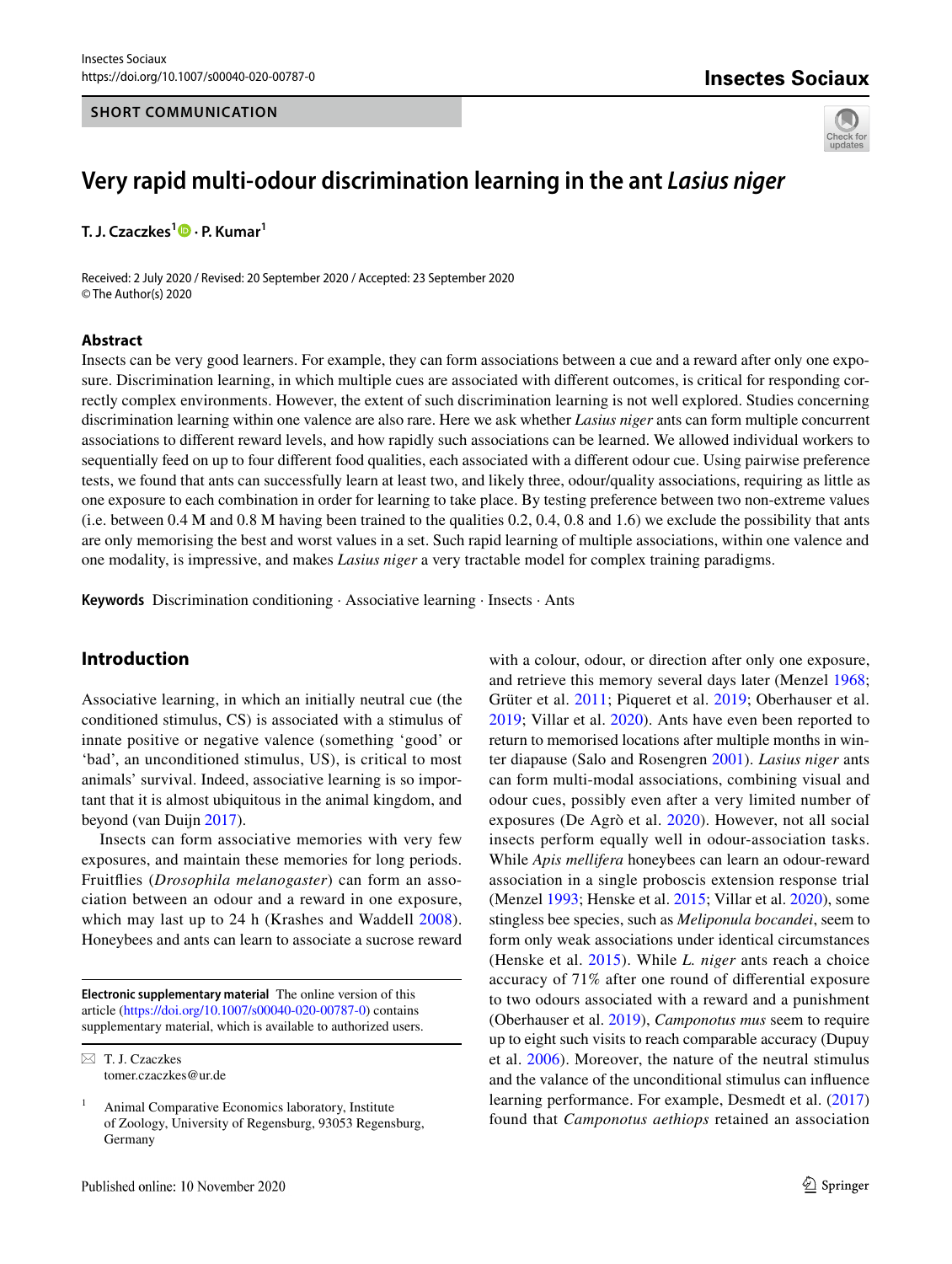between a negative stimulus (heat) and 1-Hexanol 10 min after exposure, while they failed to retain a similar association to Octanal. *Drosophila* larvae successfully learn to associate a reward (fructose) with either light or dark, but seem unable to learn to associate punishments (table salt or quinine) with light levels (Gerber et al. [2004](#page-4-14)).

Discrimination learning is the ability to learn to associate multiple diferent conditioned stimuli with diferent unconditioned stimuli. For example, one odour may be associated with a reward (e.g. sugar) and another with a punishment (e.g. quinine solution), or two odours may be associated with two diferent reward qualities (e.g. low and high molarity sucrose). Diferential association experiments, in which researchers attempt to teach animals to discriminate between stimuli, are the main method by which advanced cognitive abilities such as concept learning, numerosity, transitive inference, and meta-cognition are tested (Perry and Barron [2013;](#page-4-15) Avarguès-Weber and Giurfa [2013;](#page-4-16) Tibbetts et al. [2019](#page-4-17); Bortot et al. [2020](#page-4-18)). However, diferential conditioning is usually restricted to only two cue associates, one positive and one negative. Experiments with diferential conditioning to two cues associated with the same valence, e.g. two rewards of diferent strength, are less well explored. *L. niger* ants can form such diferential positive associations, as demonstrated in incentive contrast studies (Wendt et al. [2019](#page-4-19)), but how rapidly such associations can be formed is unknown. In addition, very few studies have attempted to form more than two diferential associations. Brembs and Wiener [\(2006\)](#page-4-20) successfully trained *Drosophila* fies to four diferent compound stimuli consisting of combinations of two colours and two shapes, using four 2-min training trials. Each combination of colour and shape predicted one of two US (punishment or no punishment). Tibbetts et al. [\(2019\)](#page-4-17) successfully trained *Polistes* paper wasps to associate four pairs of fve colours with a choice for one of the colours in each pair. In each colour pair, one of the colours ofered safety from electric shocks. Using six 30-s training trials per pair, plus one refresher trial, the wasps reached just under 70% accuracy. In a test of transitive inference, the wasps were also capable of choosing untrained pairs, implying that they were learning more than simple conditional responses  $(i$ f A do X, if B do Y), although non-transitive mechanisms were not ruled out. Similarly, Benard and Giurfa ([2004\)](#page-4-21) successfully trained honeybees to four pairs of fve pattern cues using free-fying bees and rewards for correct choices, although above-chance choice on multiple pairs required 40 trials. Such extensive training prohibits more complex experimental designs.

Identifying an invertebrate model which can rapidly learn multiple (more than two) diferential associations in a single modality would open the way to a variety of complex tests of cognition, and especially of economic preference behaviour. The ant *Lasius niger* is capable of learning odour, visual, and directional cues in only one learning trial (Grüter et al. [2011](#page-4-3); Oberhauser et al. [2019](#page-4-5); De Agrò et al. [2020](#page-4-8)) and of learning diferential associations within one valence (Wendt et al. [2019\)](#page-4-19). Here we ask whether it can form multiple differential associations, with the same valence, in a limited number of learning trials.

#### **Methods overview**

For a detailed methodological description, see supplement S1.

Eight queenless *Lasius niger* colonies were studied, which were deprived of food for 4 days prior to testing. The aim of the experiments was to train an ant to associate a certain number of odours (2, 3, or 4) with a certain sucrose molarity. After training, pairwise preference between the odours were then tested on a Y-maze. Four experiments were run (see Table [1\)](#page-2-0), all following the same design: An individual ant was allowed to fnd a scented food source at the end of a linear runway scented to match the food source. After feeding, the ant returned to the nest, unloaded the food, and was allowed to return to the apparatus. While unloading, the apparatus was switched so that the reward molarity ofered, the reward scent, and the matching runway scent, were changed. Ants were allowed to make repeated visits to the linear runway, experiencing each odour/quality combination between 1 and 4 times.

In experiment 1 we trained two odour/reward combinations, with four exposures to each combination. This experiment reproduces part of Oberhauser et al. [\(2019](#page-4-5)), and acts as a demonstration that using food favourings (as opposed to essential oils) results in efficient learning. Experiment 2 linked three molarities (0.2, 0.6, 1.8) to three odours, with three exposures to each combination. Experiments 3 and 4 linked four molarities (0.2, 0.4, 0.8, 1.6) to four qualities, with two and one exposure to each combination, respectively.

After training, the linear runway was replaced by a Y-maze offering a pair of the trained odours. The choice of the ant was noted, the ant was returned to the start of the apparatus, and a new odour pair was presented. The odour pairs tested in each experiment are shown in Fig. [1](#page-2-1).

Pairwise preferences were tested using exact binomial tests, after finding no colony-level effects using mixed-effect models. A detailed description of the statistical analysis method is given in S1. The entire statistical analysis workflow, with code and output, is provided in S2. Innate odour preference controls showed no strong preference between any of the odour pairs (see S1).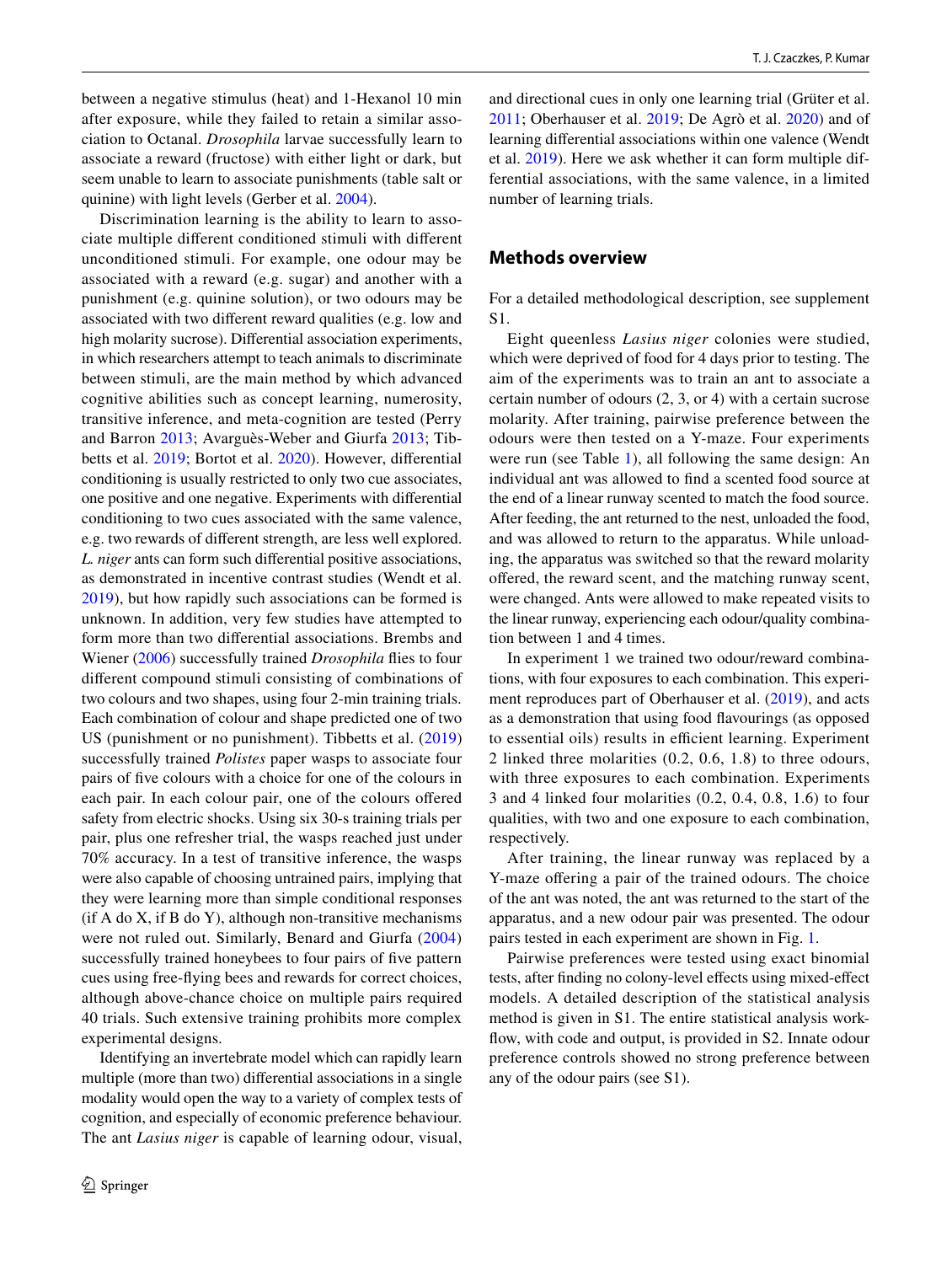<span id="page-2-0"></span>

| Experiment | Odours                          | Molarities         | # Visits to each<br>combination | Pairwise com-<br>parisons tested                    | $%$ Ants choosing<br>better odour | Sa |
|------------|---------------------------------|--------------------|---------------------------------|-----------------------------------------------------|-----------------------------------|----|
|            | Rose; blackberry                | 0.25; 1.5          | 4                               | $0.25$ vs. 1.5                                      | $94\%*$                           | 17 |
| 2          | Rose; blackberry; orange        | 0.2; 0.6; 1.8      | 3                               | $0.2$ vs. $0.6$<br>$0.6$ vs. 1.8<br>$0.2$ vs. $1.8$ | $70\%*$<br>$79\%*$<br>$93%$ *     | 30 |
|            | Rose; blackberry; orange; lemon | 0.2; 0.4; 0.8; 1.6 | 2                               | $0.4$ vs. $0.8$<br>$0.2$ vs. $0.4$<br>$0.8$ vs. 1.6 | 75%<br>65%<br>$70\%*$             | 41 |
|            | Rose; blackberry; orange; lemon | 0.2; 0.4; 0.8; 1.6 | 1                               | $0.4$ vs. $0.8$<br>$0.2$ vs. $0.4$<br>$0.8$ vs. 1.6 | $72%$ *<br>56%<br>$77%$ *         | 44 |

Note that for all molarity sets, the relative diference from each molarity to the next is fxed within sets. This was done to ensure similarly intense sensory diferences between the molarities, following basic psychophysical principles (Gescheider [1997](#page-4-22)). Associations between specifc odours and molarities was varied systematically and blocked with other variables (see S1 for details). Percentages marked with an \* difer from 50% at  $a = 0.05$ 



<span id="page-2-1"></span>**Fig. 1** Proportion of ants choosing the branch of a Y-maze scented with an odour associated with the higher molarity. Shown are all binary choices faced by the ants. Bars are absolute proportions, whiskers are two-tailed exact binomial 95% confdence intervals

## **Results**

The ants successfully chose the odour associated with the higher quality in all but two of the pairwise choices (Table [1](#page-2-0) and Fig. [1](#page-2-1)). Specifcally:

In experiment 1 (two odour four training visits), most of ants chose the odour associated with the higher molarity (16/17, 94%, *P*=0.00027, 95% CI 0.71–0.999).

In experiment 2 (three odour three training visits), in the 0.2 M vs 0.6 M test most of the ants (22/29, 76%,  $P=0.0081$ , CI 0.56–0.90) chose the odour associated with 0.6 M. Similarly, in the 0.6 M vs 1.8 M test most ants  $(23/29, 79\%, P = 0.023, CI = 0.6 - 0.92)$  chose the odour associated with 1.8 M. Finally, in the 0.2 M vs 1.8 M test, 27/29 (93%) chose the odour associated with 1.8 M  $(P < 0.0001, CI = 0.77 - 0.99)$ .

In experiment 3 (four odour two training visits), in the 0.4 M vs 0.8 M test, 30/40 (75%) of ants chose the odour associated with 0.8 M ( $P = 0.0022$ , CI = 0.59–0.87). In the 0.8 M vs 1.6 M test 28/40 (72%) chose the odour associated with 1.6 M ( $P = 0.0095$ , CI = 0.55–0.85). In the 0.2 M vs 0.4 M test, 26/40 (65%) chose the odour associated with  $0.4 M (P = 0.08, CI = 0.48 - 0.79).$ 

Finally, in experiment 4 (four odour one training visit), in the 0.4 M vs 0.8 M test 32/43 (74%) of ants chose the odour associated with 0.8 M ( $P = 0.0019$ , CI = 0.59–0.86). In the 0.8 vs 1.6 M test 33/43 (77%) of ants chose the odour associated with 1.6 M ( $P = 0.0006$ , CI=0.61–0.88). However, ants showed no preference in the 0.2 M vs 0.4 M test, with 24/43 (56%) of ants choosing the odour associated with 0.4 M (*P*=0.54, CI 0.40–0.71).

We found no strong evidence of a side bias in experiment 2, with neither correct side, nor its interaction, showing any

Sample size

30

41

44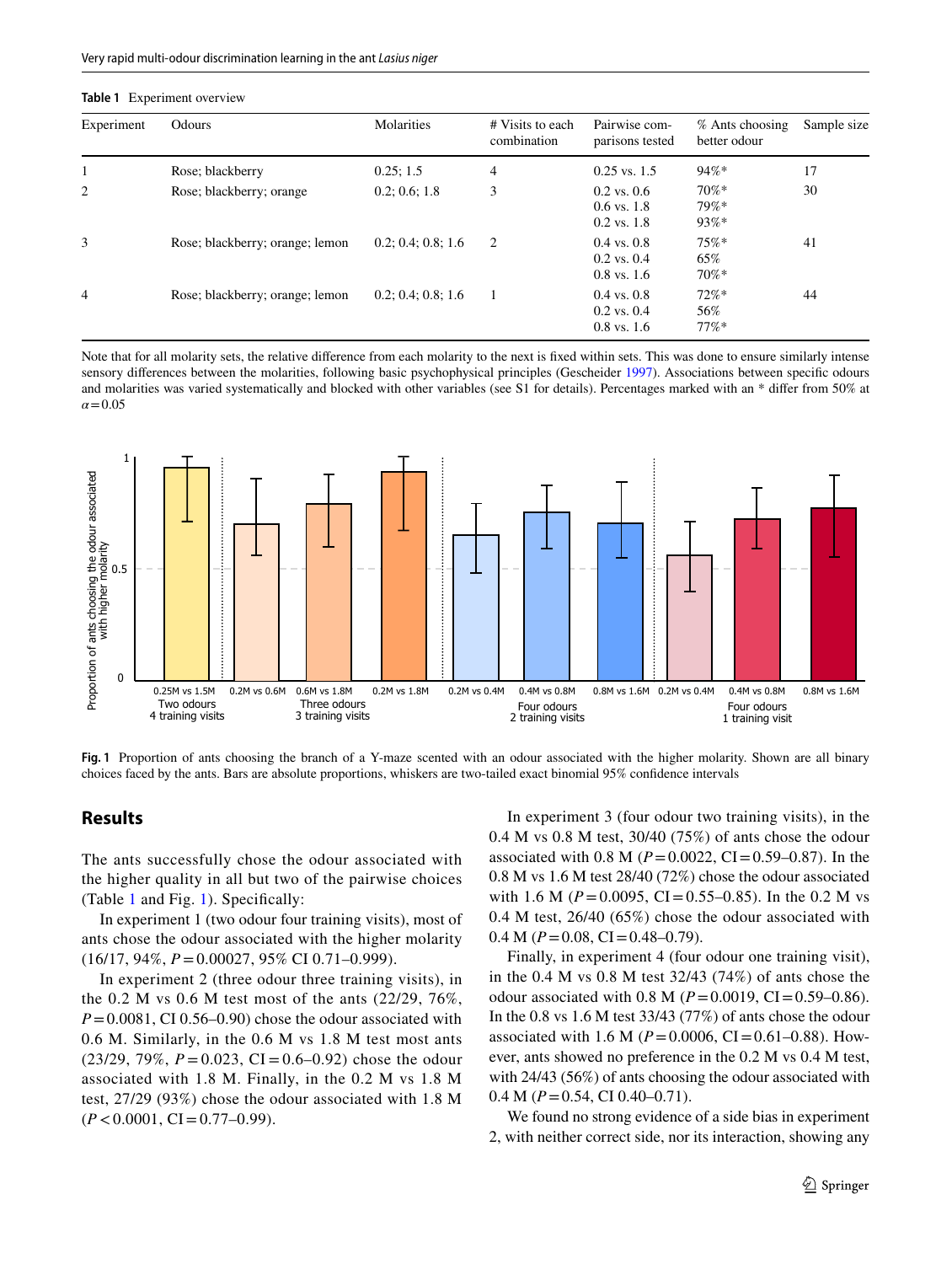clear efect (GLMM, *Z*<1.17, *P*>0.24), see Fig. on page 12 of supplement S2). However, in experiment 3 ants showed a left-bias in the 0.2 M vs 0.4 M test, with a strong tendency to make correct decisions when the correct direction was left, and a weaker tendency to make incorrect decisions when the correct decision was right (see Figure in S2). This can be seen in an interaction between correct side and the binary test, with ants in the 0.2 M vs. 0.4 M test making fewer correct decisions than in the 0.4 M vs 0.8 M test when the correct direction was right, but not when it was left (*Z*=−2.17, *P*=0.03). Side biases are commonly reported in ants (Hunt et al. [2014](#page-4-23); Oberhauser et al. [2020\)](#page-4-11).

Similarly, we found a left bias in experiment 4 (*Z*=−2.33,  $P=0.026$ ). Most ants chose the correct side in all pairwise choices, but this preference was much stronger when the correct side was left (see Figure in S2).

#### **Discussion**

Ant demonstrated very rapid discrimination learning. Even given just one exposure to each of four odour/molarity combinations (experiment 4), ants were able to correctly choose the higher-molarity associated odour of the intermediate pair (0.4 M vs 0.8 M) 72% of the time, and between the two best molarities (0.8 M vs 1.6 M) in 77% of trials. We can thus defnitively claim that they can make at least two odour/molarity associations given only one exposure to each combination.

It is highly likely that the ants can make three such associations given only one exposure. However, as the ants did not reliably distinguish between the 0.2 M and 0.4 M associated odours, we cannot rule out the possibility that neither the 0.2 M nor the 0.4 M associations were formed. We cannot distinguish a choice between 0.8 M and nothing, and between 0.8 M and 0.4 M. We thus refrain from claiming that the 0.4 M association was formed. Nonetheless, we think it highly likely that it was, given that when allowed two exposures to each cue/molarity combination, ants make 65% correct choices (95% CI 0.48–0.79).

Why did the ants fail to correctly choose between 0.2 M and 0.4 M associated cues? It is possible that a 0.2 M solution is near the detection limit of the ants, and as the detection limit is approached, discrimination ability also sufers, in line with basic psychophysical principles (Gescheider [1997](#page-4-22)). In a previous experiment, *L. niger* ants successfully learned to distinguish between 0.1 M and 0.3 M after three visits to each molarity (De Agrò et al. [2019\)](#page-4-24). The ants thus likely struggled to distinguish 0.2 M and 0.4 M with so few exposures. That 0.4 M vs. 0.8 M and 0.8 M vs. 1.6 M were distinguished equally well is also well in line with basic psychophysics, which maintains that diferences are sensed in relative terms, as opposed to as absolute deviations from a fxed point.

Examining the speed of diferential learning is often hindered in two-combination experiments, as even given a preference for the correct cue, one cannot rule out the possibility that the worst option is simply not learned. This can be demonstrated by further training trials, in which the unrewarded cue is frst responded to (due to generalisation) but after several trials is diferentiated from the rewarded cue (e.g. (Menzel [1993;](#page-4-9) Roussel et al. [2012\)](#page-4-25). To demonstrate discrimination learning in just one exposure to each cue, non-extreme cues in a set must be compared, as in experiments 3 and 4. To our knowledge, this is the frst conclusive evidence of such discrimination learning with only one exposure to each associative combination in an insect.

Our results suggest *L. niger* as an ideal invertebrate model for studying complex choice situations involving multiple options. Economic preference experiments, for example looking into menu-effects, is a clear example of a field requiring multiple diferential learning. Decoy efects, a subcategory of menu effects, have been studied in ants and honeybees along two trade-off dimensions (Sasaki and Pratt [2011](#page-4-26); Tan et al. [2014\)](#page-4-27), but extending into multiple trade-of dimensions has so far been limited by the prohibitive training requirements. *L. niger* offers itself as an ideal model here, as not only can it learn rapidly, but can also rapidly make multi-modal associations (De Agrò et al. [2020\)](#page-4-8), and can be induced to make many tens of repeat visits in a limited time period (Oberhauser et al. [2020](#page-4-5)).

**Acknowledgements** Many thanks to Björn Brembs for his critical reading of the manuscript, and wise suggestions for improvement (some of which we even followed). Thanks also to David Baracchi and an anonymous reviewer for constructive comments and impressive attention to detail. TJC was funded by an Emmy Noether Grant (CZ 237/1-1).

**Author contributions** TJC conceived of the study, analysed the data, created the fgures, and wrote the manuscript. PK collected the data and edited the manuscript.

**Funding** Open Access funding enabled and organized by Projekt DEAL.

**Open Access** This article is licensed under a Creative Commons Attribution 4.0 International License, which permits use, sharing, adaptation, distribution and reproduction in any medium or format, as long as you give appropriate credit to the original author(s) and the source, provide a link to the Creative Commons licence, and indicate if changes were made. The images or other third party material in this article are included in the article's Creative Commons licence, unless indicated otherwise in a credit line to the material. If material is not included in the article's Creative Commons licence and your intended use is not permitted by statutory regulation or exceeds the permitted use, you will need to obtain permission directly from the copyright holder. To view a copy of this licence, visit<http://creativecommons.org/licenses/by/4.0/>.